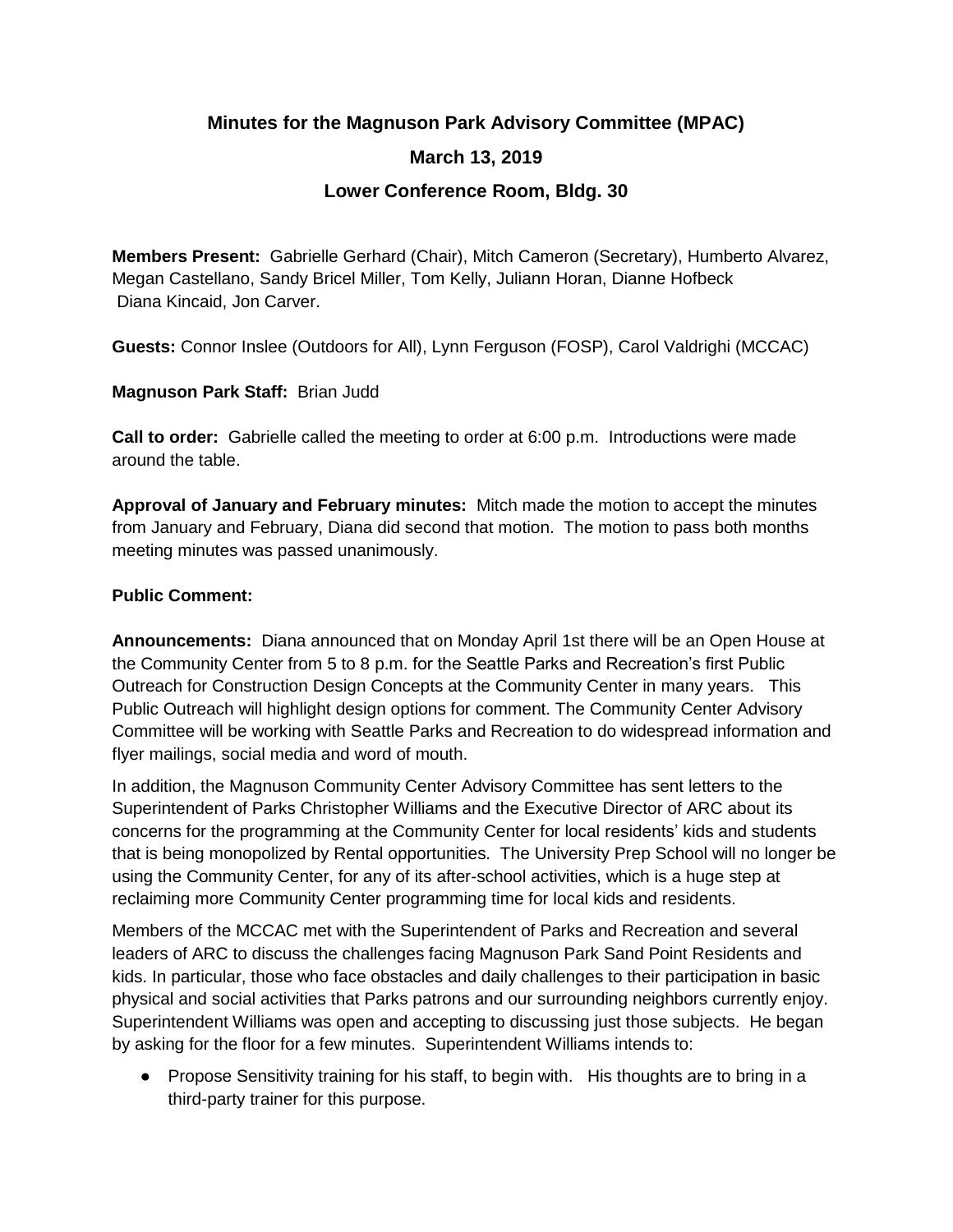- The Superintendent also acknowledged the need for a Budget to be created. So, he gave a nod to moving the discretionary Soda Tax as a source for the Budget and he looked to his staff, present around the table, to create other opportunities to fund the Budget.
- The Superintendent Introduced his new Deputy Justin and urged MCCAC to put our heads together with ARC leadership to continue negotiations and programs for the future.

Mitch added that the design team from Buffalo Design would be showing up at the next MCCAC meeting next Wednesday at 4pm (Bldg. 30) and everyone was invited to take a look at some previews of the concept boards that will be available at the Open House on Monday April 1st from 5 to 8 p.m., more information to come. Gabrielle asked Diana to ensure that the MPAC members were included in her email list so everyone can send it out to their audience.

Tom wanted to announce that if we wanted to 'Make a Mark on the Park' that there were Volunteer opportunities coming up for the next couple of weeks. The Green Seattle Partnership website has more information and provides a sign up for all activities. Great for kids also.

Gabriella wanted to remind us about the 'Debuts and Discoveries' event which would be March 16th a flyer was passed around. The event is sponsored by Sunrise Rotary Club and hosted by Outdoors for All.

Gabrielle also reminded those who signed up for the tour through the Mercy Magnuson Place construction site on Thursday the 14th at 8:30am.

Gabrielle reminded us to share our information with our neighborhoods and neighbors as is appropriate. We can send them a copy of the finalized Meeting Minutes or invite them to view the Minutes on the website.

Gabrielle informed us that she did indeed send the letter that we all contributed to, to the Superintendent of Seattle Parks and Recreation Christopher Williams. he has replied as of March 27th thanking us for our contributions and deliberations for the proposed tenant for Building 2, our input would be considered in their final decision.

**Director's Update:** Brian announced that the building 18 RFP has concluded and Outdoors for All has been invited by the Seattle Parks and Recreation Superintendent to move forward in the next steps of contract negotiations for the fire station building. Seattle Parks and Recreation and Outdoors for All are excited to move forward together. Connor Inslee said a few words for Outdoors for All.

Brian went on to say that the RFP for the building 47 (Theater) is forthcoming within the next few weeks. The community center side of the building will not be included in the RFP documents, to be clear. The document will be sent to MPAC and park tenants when released.

Brian also had a building 41 Update, Seattle Parks and Recreation and the Tennis Center are moving forward to draft a new lease agreement that will return Building 41 to Seattle Parks and Recreation and update the Tennis Center's public benefit language in the current agreement. Brian and park staff are excited about the idea of building 41 becoming an Interpretive Center operated by Lynn, Diane & Company with the Friends of Sand Point.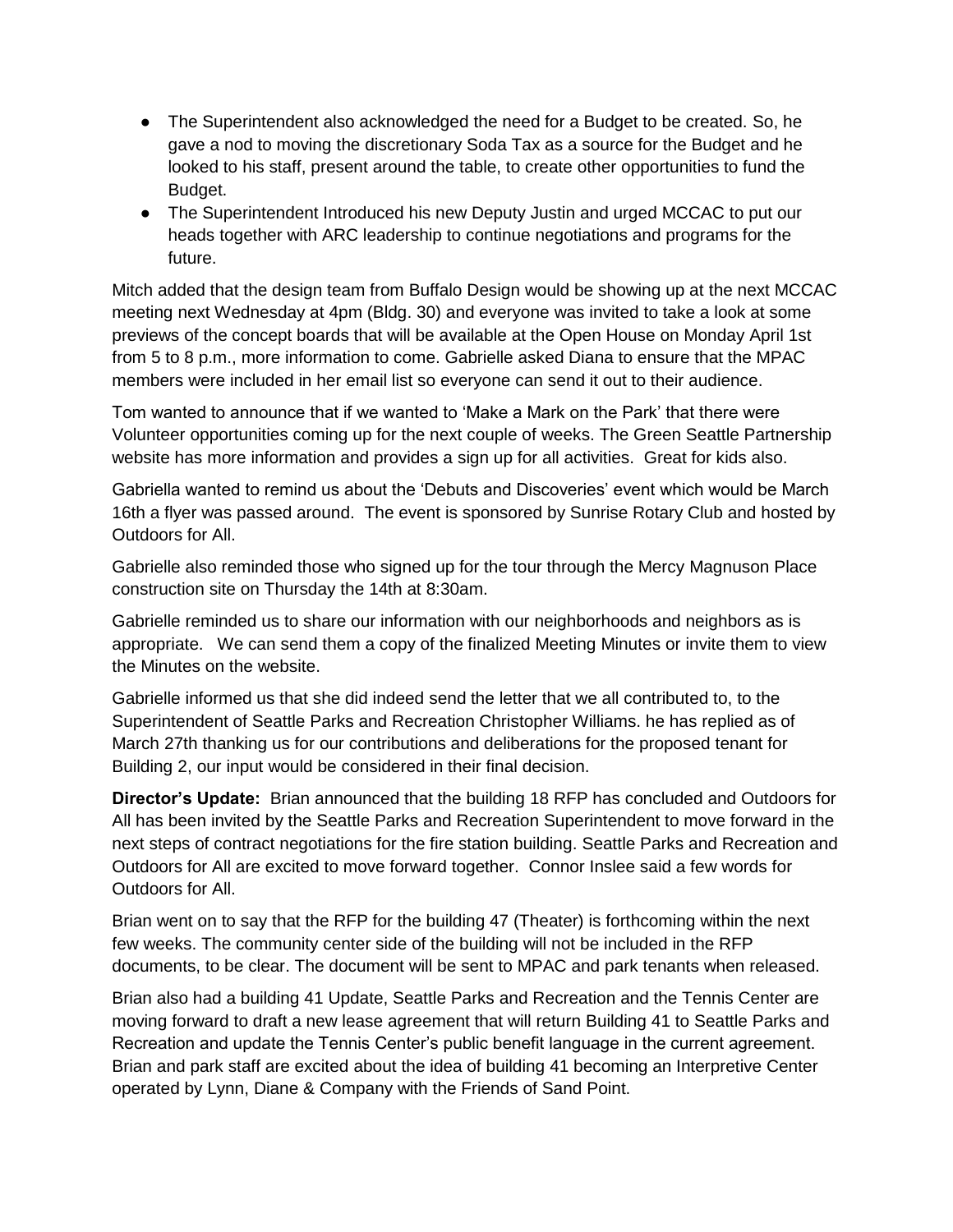Tom asked what was the length of the lease extension duration and Brian answered that it was a five-year lease extension option.

Magnuson Parks' Summer Security Planning, **Officer Nick Boys** is the new community police officer for the Seattle Police Department. He and Brian have been meeting regularly to prepare for the upcoming peak season. Officer Boys will attend the April/May MPAC meeting.

Brian intends to send an update to the Master Plan to the Committee via email for review and Q&A at the April or May meeting, look for it in your inboxes, thank you.

Diana asked if in the middle of all of this leasing & negotiating if there were plans for a cafe` anywhere in the park?

Brian is not sure whether he will be available for the April MPAC meeting, as he has a jury duty summons. Brian also said that for the May MPAC meeting he will bring a fairly robust schedule of events for the summer for all of the committee members.

Brian's final update is to thank Gabrielle for her excellent Leadership of the MPAC committee and her dedication to the park. Gabrielle is volunteering her time in the park this year as chairperson in the hopes that someone else will step up and work with her, with the intent to take over as chairperson in 2019. Brian wanted to put the idea out there for group discussion if another chairperson is not something that is attractive to the committee there might be other ways that we could run the committee, he just wanted to put that out there for all to consider. Gabrielle pointed out that she is on her second three-year term, third-year occurring right now and that she would like sometime this year, or by the end of the year to transition to another chairperson. Dianne asked how many hours a month that Gabrielle spends being a chairperson and Gabrielle responded about 5 hours a month not including meetings.

**95th Anniversary of the Fight around the World Update:** Dianne started out by giving a summary of how important this piece of property was to the Navy and how important it was even before that. Dianne said that Mr. Boeing was very frustrated with the fact that there were only a couple of places in Seattle where you could land and take off an airplane that wasn't commercial. That was at the Jefferson golf course in West Seattle or in Magnuson Park in the mushy muddy Prairie that the native peoples had created. Dianne showed us a copy of a bond from those days for the Improvement of that area at NAS Sand Point. Please refer to the documents Dianne has already sent out. Dianne points out that NAS Sand Point was the point of departure and landing for the first circumnavigation of the world in an aircraft and these facts of history are not evident or obvious in the park anywhere.

Bob Dempster has built a replica of the plane that actually flew around the world and he has told us that he has his permits and permissions, and has only a couple obstacles left before he is able to undertake this re-creation of the flight around the world. Bob Dempster is planning on leaving on April 6th from Pontiac Bay even though history says that April 7th was the actual date of departure.

Tom asked how and when the Navy took possession of the area we know as Magnuson Park. Lynn replied that in 1927 the Navy took possession of the land, by that time the NAS Sand Point area was a municipal airport.